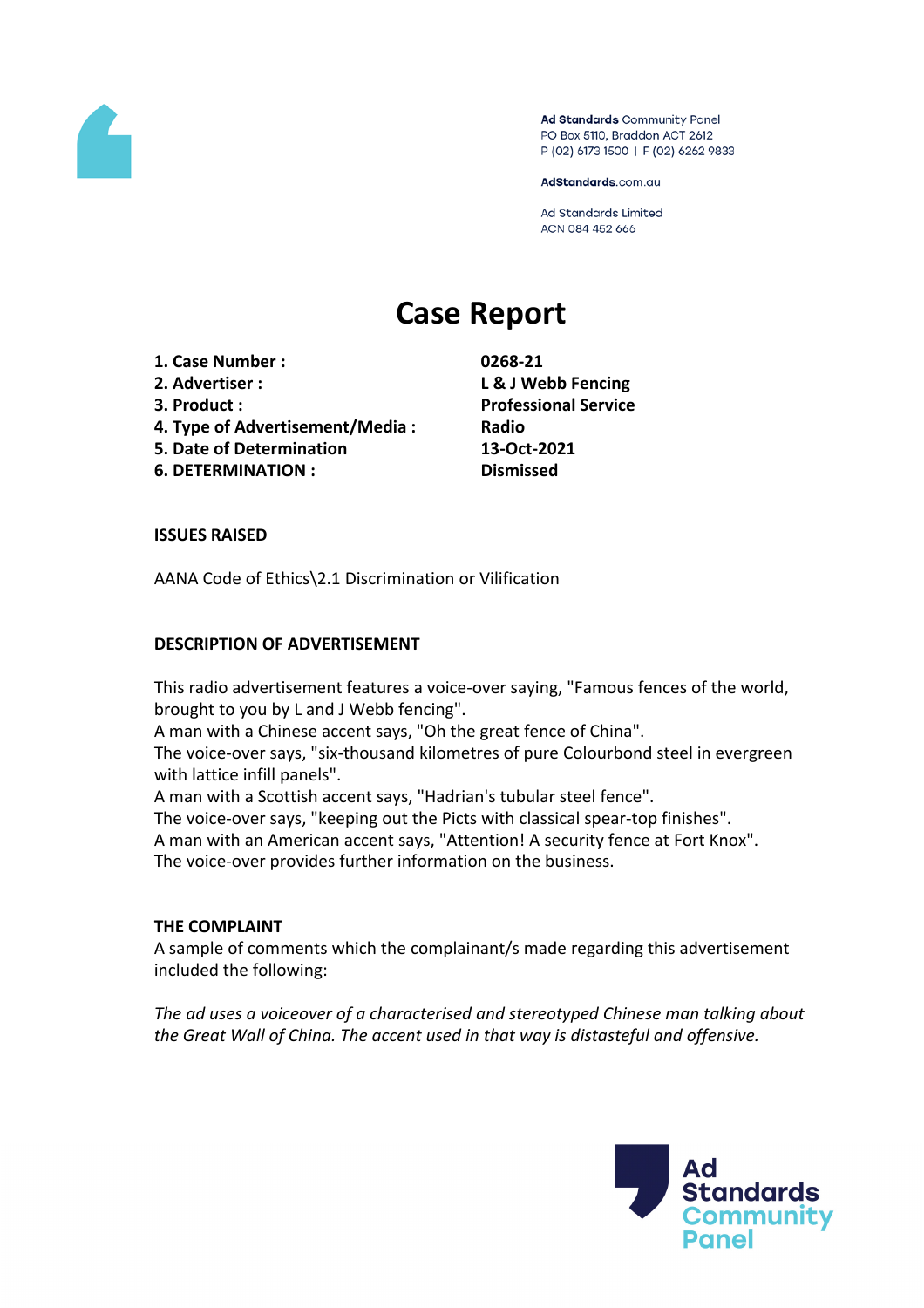

# **THE ADVERTISER'S RESPONSE**

Comments which the advertiser made in response to the complainant/s regarding this advertisement include the following:

*The commercial was originally made around 2000 and was reproduced in 2014 describing different fencing L & J Webb Fencing supply.*

*This commercial has been running on MMM 95.3 and HIT 96.9 for over 20 years with no complaints. There are two accents used in this commercial with the one in question only saying five words. I do not feel this can be categorised as racist or offensive as it is not derogative to a person or race it just mentions a very famous landmark.*

#### **THE DETERMINATION**

The Ad Standards Community Panel (the Panel) considered whether this advertisement breaches Section 2 of the AANA Code of Ethics (the Code).

The Panel noted the complainant's concern that the advertisement uses a voiceover of a Chinese man and that the accent is used in an offensive manner.

The Panel reviewed the advertisement and noted the advertiser's response.

**Section 2.1: Advertising or Marketing Communication shall not portray people or depict material in a way which discriminates against or vilifies a person or section of the community on account of race, ethnicity, nationality, gender, age, sexual preference, religion, disability, mental illness or political belief.**

The Panel noted the AANA Practice Note which provides guidance on the meaning of:

- Discrimination unfair or less favourable treatment
- Vilification humiliates, intimidates, incites hatred, contempt or ridicule
- Race viewed broadly this term includes colour, descent or ancestry, ethnicity, nationality, and includes, for example, ideas of ethnicity covering people of Jewish or Muslim origin.

# **Does the advertisement portray material in a way which discriminates against or vilifies a person on account of race?**

The Panel noted that it had considered a similar issue in case 0238-21, in which:

*"A minority of the Panel considered that … the accent in this advertisement is exaggerated and unrealistic. A minority of the Panel considered that the exaggerated nature of the accent, and the lack of a link between the advertised product and Asian culture, meant that the overall impression of the advertisement is one which reduces Asian culture to a stereotype in an attempt at humour. A minority of the Panel*